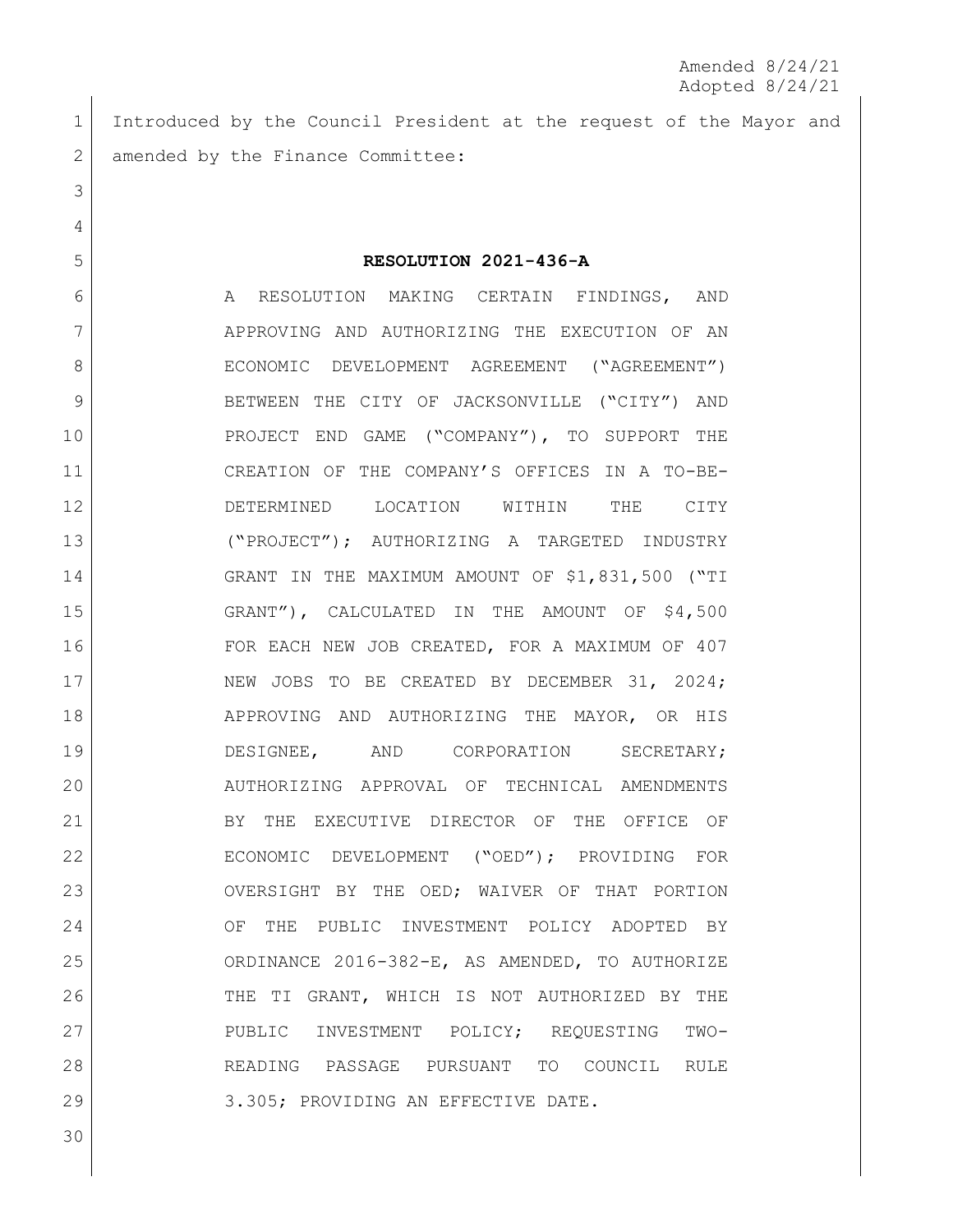**WHEREAS,** Section 288.075, Florida Statutes, allows certain confidentiality regarding economic development projects and Company has requested confidentiality in accordance with such law and the OED has approved the Project End Game renovation and job creation ("Project") and advised that the Economic Development Agreement in substantially the form placed **Revised On File** with the Legislative Services Division ("Economic Development Agreement") is necessary 8 to effectuate the Project; and

 **WHEREAS**, Project End Game (the "Company") has committed to create 407 permanent full-time equivalent new jobs in Jacksonville with an average salary, exclusive of benefits, of \$63,990 per annum by December 31, 2024, as further described in the Project Summary attached hereto as **Exhibit 1**; and

 **WHEREAS**, such average salary is at least 125% of the State of Florida's average annual wage effective as of January 1, 2021; and

 **WHEREAS**, for the reasons more fully described in the Project Summary, the TI Grant in such amounts serves a paramount public purpose; and

 **WHEREAS**, the City's Office of Economic Development ("OED") has reviewed the application submitted by the Company for community development, and, together with representatives of the City, negotiated the Economic Development Agreement and, based upon the contents of the Economic Development Agreement, has determined the Economic Development Agreement and the uses contemplated therein to be in the public interest, and has determined that the public actions and financial assistance contemplated in the Economic Development Agreement take into account and give consideration to the long-term public interests and public interest benefits to be 29 achieved by the City; and

 **WHEREAS**, the Company has requested the City to enter into an 31 Economic Development Agreement; now therefore,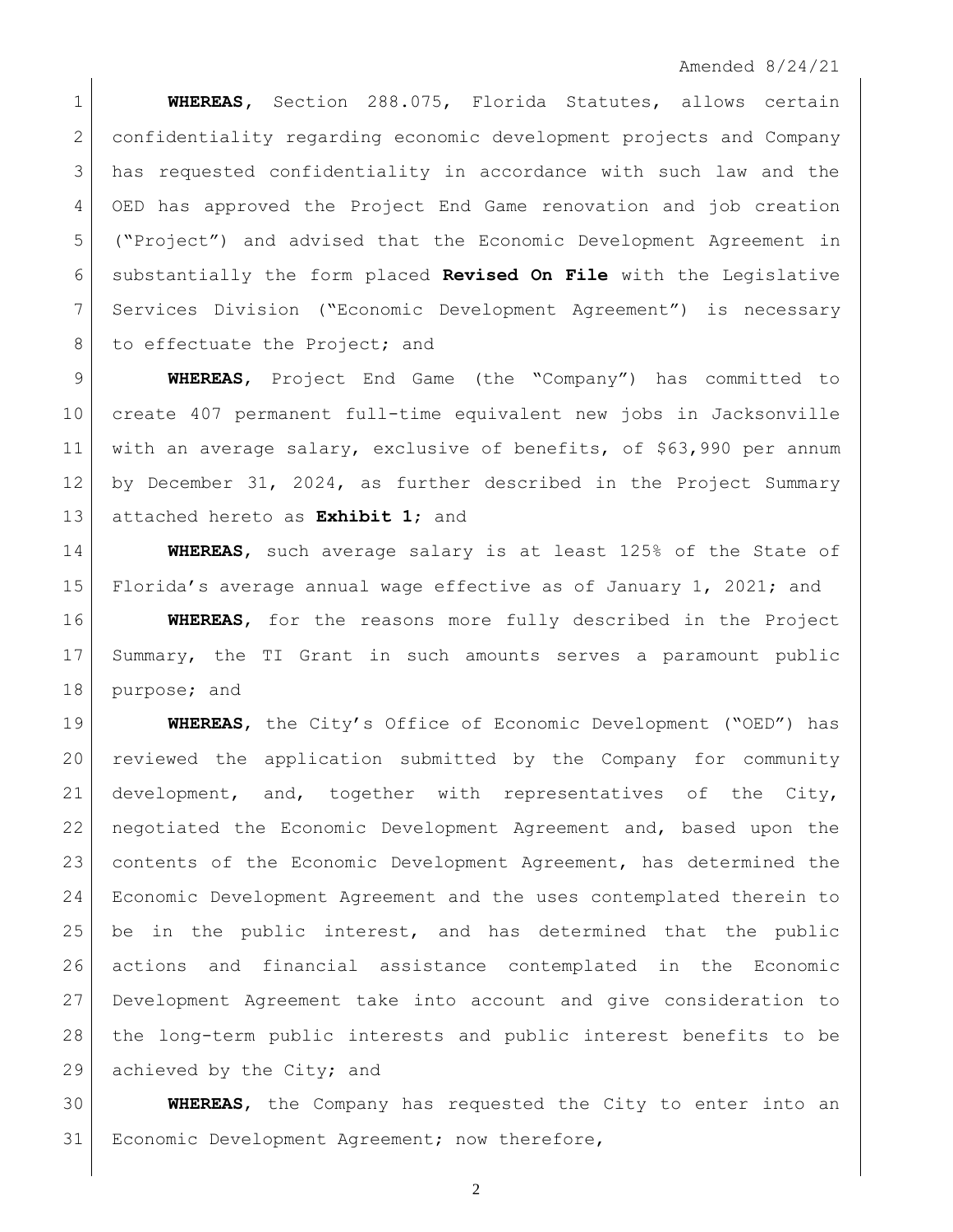**BE IT RESOLVED** by the Council of the City of Jacksonville: **Section 1. Findings**. It is hereby ascertained, 3 determined, found and declared as follows:

4 (a) The recitals set forth herein are true and correct.

5 (b) The location of the Company's Project in Jacksonville, Florida, is more particularly described in the Economic Development Agreement. The Project will promote and further the public and 8 municipal purposes of the City.

9 (c) Enhancement of the City's tax base and revenues, are matters of State and City policy and State and City concern in order that the State and its counties and municipalities, including the City, shall not continue to be endangered by unemployment, underemployment, economic recession, poverty, crime and disease, and consume an excessive proportion of the State and City revenues because of the extra services required for police, fire, accident, health care, elderly care, charity care, hospitalization, public housing and housing assistance, and other forms of public protection, services and facilities.

 (d) The provision of the City's assistance as identified in the Economic Development Agreement is necessary and appropriate to make the Project feasible; and the City's assistance is reasonable and not excessive, taking into account the needs of the Company to make the Project economically and financially feasible, and the extent of the public benefits expected to be derived from the Project, and taking into account all other forms of assistance available.

 (e) The Company is qualified to carry out and complete the construction and equipping of the Project, in accordance with the Economic Development Agreement.

 (f) The authorizations provided by this Resolution are for public uses and purposes for which the City may use its powers as a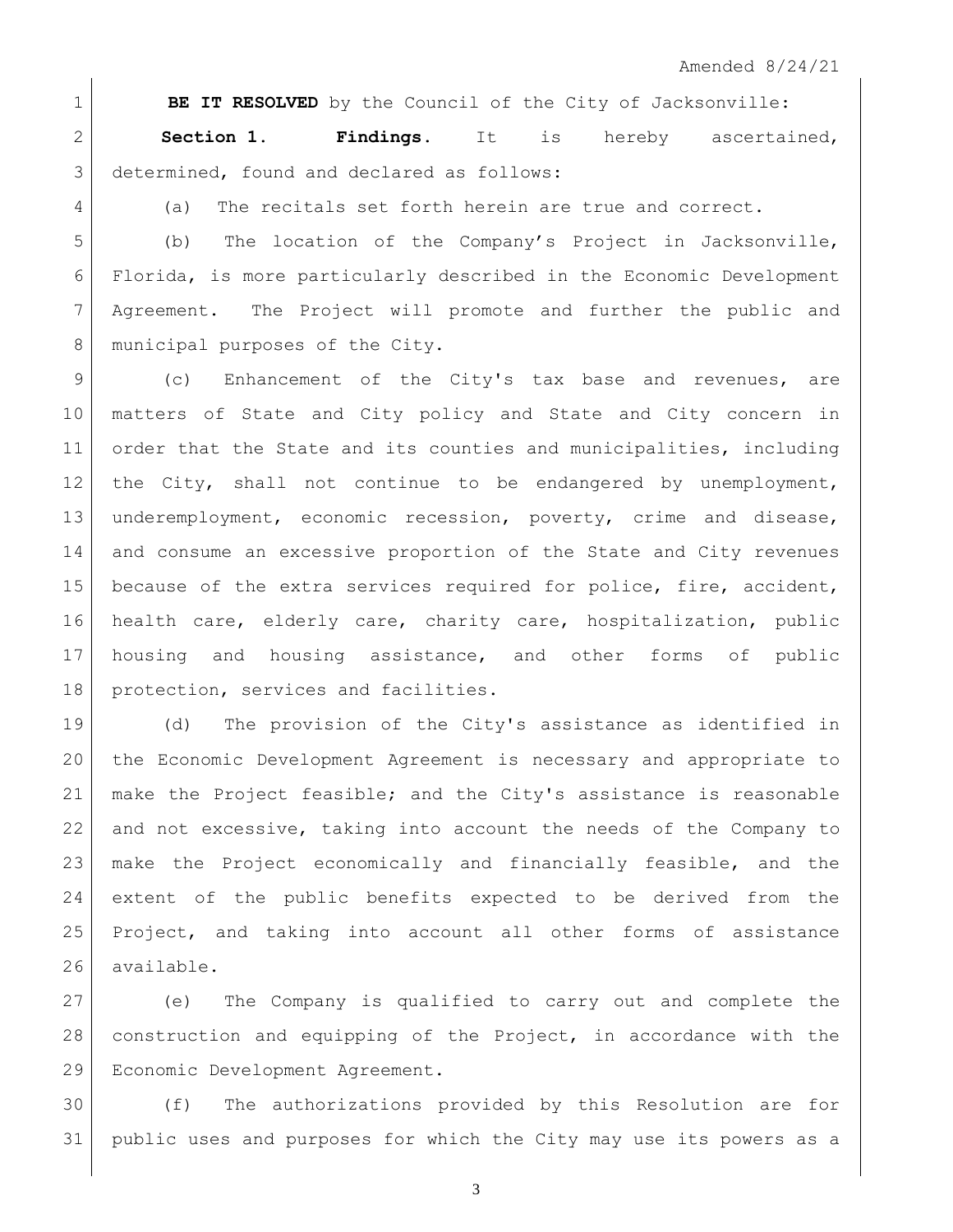1 county, municipality and as a political subdivision of the State of 2 Florida and may expend public funds, and the necessity in the 3 public interest for the provisions herein enacted is hereby declared as a matter of legislative determination.

 (g) This Resolution is adopted pursuant to the provisions of Chapters 163, 166 and 125, Florida Statutes, as amended, the City's 7 Charter, and other applicable provisions of law.

 **Section 2. Economic Development Agreement Approved.** The Mayor, or his designee, and the Corporation Secretary are hereby 10 authorized to execute and deliver, for and on behalf of the City, the Economic Development Agreement substantially in the form placed **Revised On File** with the Office of Legislative Services. The Economic Development Agreement may include such additions, deletions, and changes as may be reasonable, necessary, and incidental for carrying out the purposes thereof, as may be acceptable to the Mayor or his designee, with such inclusion and acceptance being evidenced by execution of the Economic Development Agreement by the Mayor or his designee. No modification of the Economic Development Agreement may increase the financial obligations or the liability of the City and any such modification shall be technical only and shall be subject to appropriate legal review and approval of the General Counsel or his or her designee and all other appropriate action required by law. "Technical" is herein defined as including, but not limited to, changes in legal descriptions and surveys, descriptions of infrastructure 26 improvements and/or any road project, ingress and egress, easements and rights of way, performance schedules (provided that no performance schedule may be extended for more than one year without City Council approval), design standards, access and site plans which have no financial impact.

**Section 3. Further Authorizations.** The Mayor, or his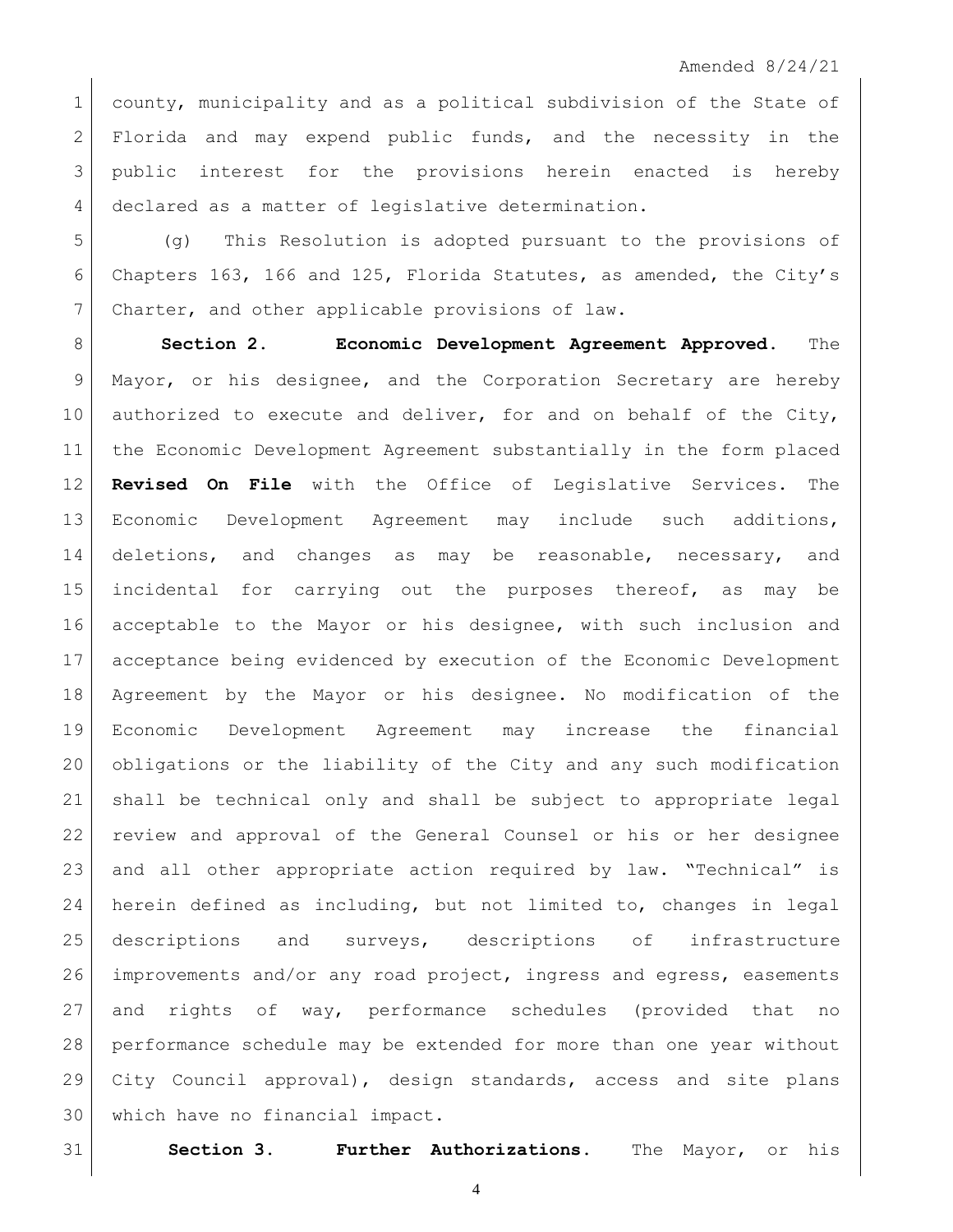## Amended 8/24/21

1 designee, and the Corporation Secretary, are hereby authorized to execute the Economic Development Agreement and all other contracts and documents and otherwise take all necessary action in connection 4 therewith and herewith. The Executive Director of the OED, as contract administrator, is authorized to negotiate and execute all necessary changes and amendments to the Economic Development Agreement and other contracts and documents, to effectuate the purposes of this Resolution, without further Council action, provided such changes and amendments are limited to amendments that are technical in nature (as described in Section 2 hereof), and further provided that all such amendments shall be subject to appropriate legal review and approval by the General Counsel, or his or her designee, and all other appropriate official action 14 required by law.

 **Section 4. Oversight Department.** The Office of Economic Development shall oversee the Project described herein.

 **Section 5. Execution of the Economic Development Agreement.** If the Economic Development Agreement approved by this Resolution has not been signed by the Company within ninety (90) days after the OED delivers or mails the unexecuted Economic Development Agreement to the Company for execution, then the City Council approval of the Project and authorization for the Mayor to execute the Economic Development Agreement is automatically revoked, provided however, that the Executive Director of the OED shall have the authority to extend such ninety (90) day period in writing at his discretion for up to an additional ninety (90) days.

 **Section 6. Waiver of Public Investment Policy.** The requirements of the Public Investment Policy adopted by City Council Ordinance 2016-382-E, as amended, are waived to authorize the TI Grant, which is not authorized pursuant to the Public Investment Policy. The waiver is justified due to the fact that